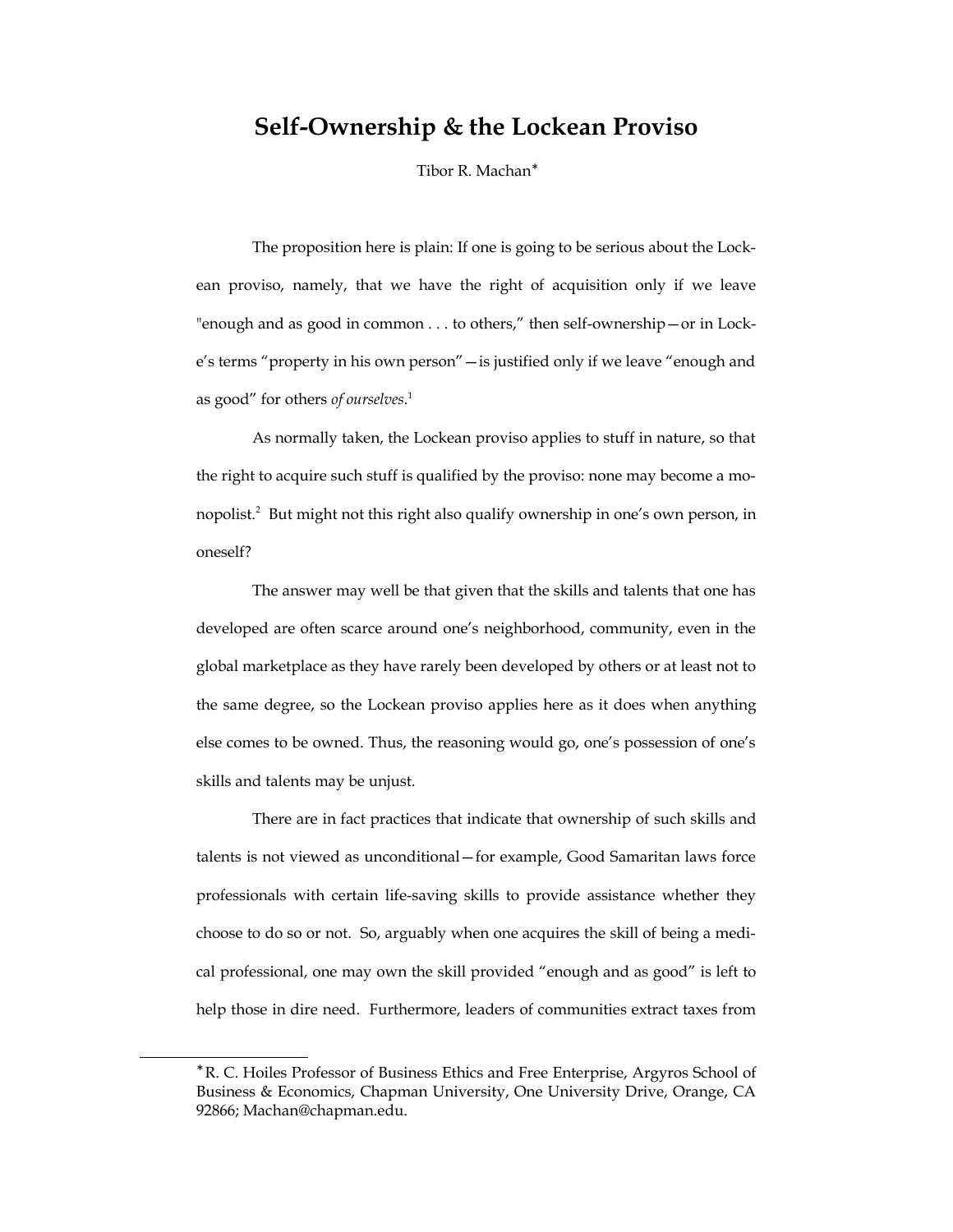members, whether they want to pay them, so their lives and labors are treated as not unconditionally their own.

Before developing the argument against the application of the Lockean proviso to self-ownership, I wish to indicate very briefly why private property rights are sound social-political-legal principles.

Why make so much of private property rights? Is the idea, as some critics argue, only an excuse for the rich to remain rich, to keep what they have for themselves and make it impossible for those without wealth to prosper?<sup>3</sup> Is it a means by which to keep the poor from getting better off?

Not really. The right to private property is the basis for the rule of law as applied to human community life. When this principle is developed into an elaborate legal system, it enables human beings to live in one another's company, striving to achieve their enormously varied goals without aggressively imposing their will upon others. It is the principle that recognizes, to quote the late comic, Myron Cohen, that "everybody's got to be someplace." It makes it possible for everyone to be sovereign, to rule himself and some portion of the world without having to ask permission from others—a king or tsar or the majority.

As William Pitt—British Prime Minister in the late 1700s, early 1800s explained the point of private property rights, "The poorest man may in his cottage bid defiance to all the forces of the Crown. It may be frail. Its roof may shake, the wind may blow through it—the storm may enter, the rain may enter, but the King of England cannot enter; all his forces dare not cross the threshold of the ruined tenement." If this right is secured, we enjoy a more or less sizable bit of "kingdom" for ourselves. We are the ultimate authority in some however large or small but inviolate sphere so that we all then have a measure of independence.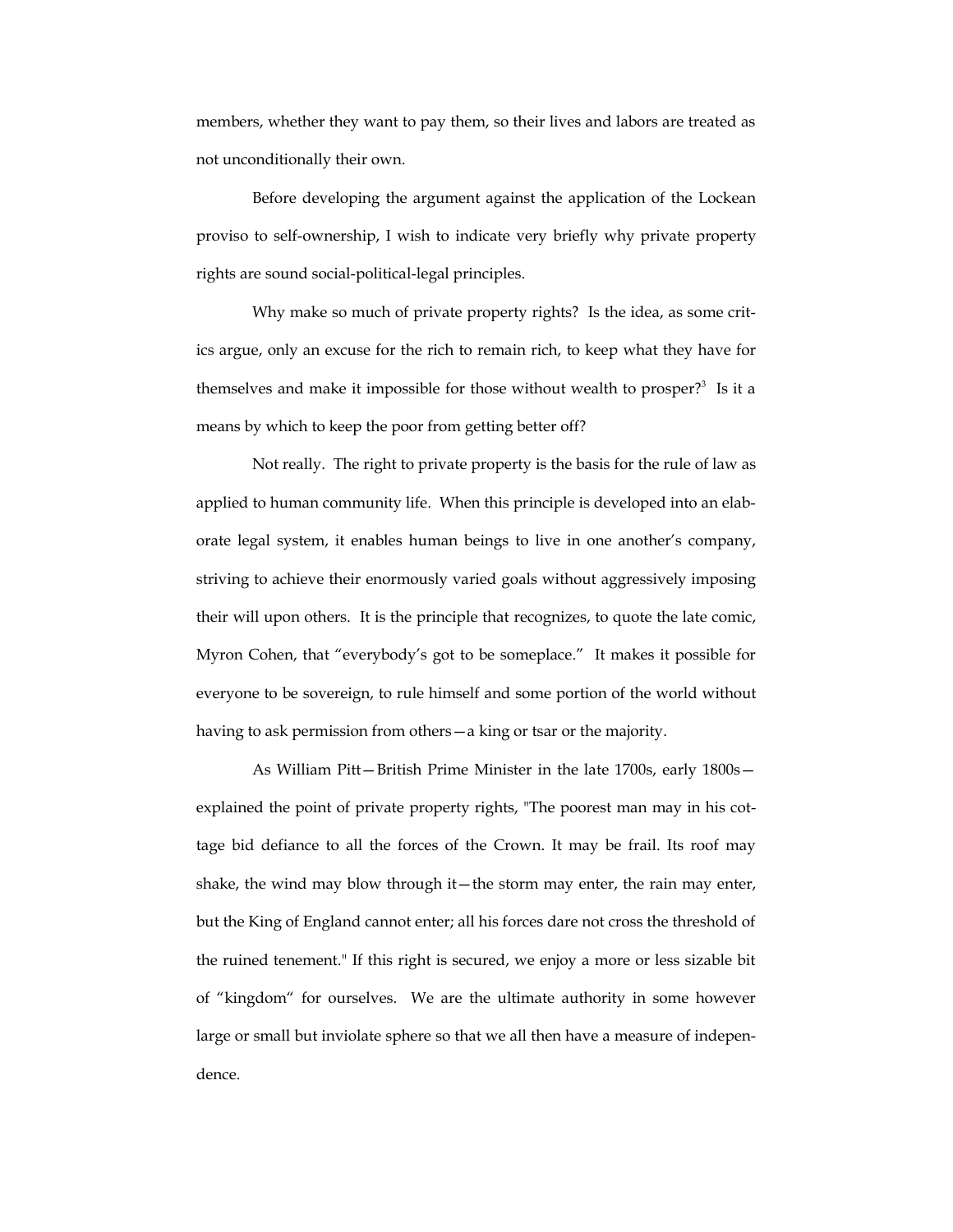The right to own stuff doesn't mean actually having to have stuff. The right only recognizes the liberty—the prohibition on others from interfering with one, as one embarks—to seek and obtain property. One may make one's own what is in nature or what is offered by others in society. (Notice, this precludes owning other people unless they offer themselves and remain in the position to withdraw this offer-even an accepted offer once terms have been fulfilled-if they so choose.)

One can have this right to property and not exercise it much, by renouncing wealth if that is what one believes would be the best thing to do. But it would be up to oneself whether or not to accumulate stuff, to hold on to it, to give it away or to sell it if one so chooses. The right to private property means liberty, not being subject to the will of others in at least some significant measure.

Of course, aside from effort and care, it is a matter of luck, too, the extent to which we can use this liberty to accumulate property. So, since property is generally useful for an abundant life, luck affects how] abundantly one lives within the system of the right to private property.

But this openness to the effects of luck is quite natural—luck plays a role in all areas of life. Some of us start our lives healthier than do others, some better looking, some more talented, and some, yes, richer (even a lot richer) since if our parents accumulated extensively they can then bequeath to us the fruits of their hard work and luck.<sup>4</sup> So long as these advantages are something obtained without doing violence to anyone, obtained either through hard and smart work or through some measure of good fortune, there is nothing wrong with the resulting differences between ourselves and others in the amount of our property holdings.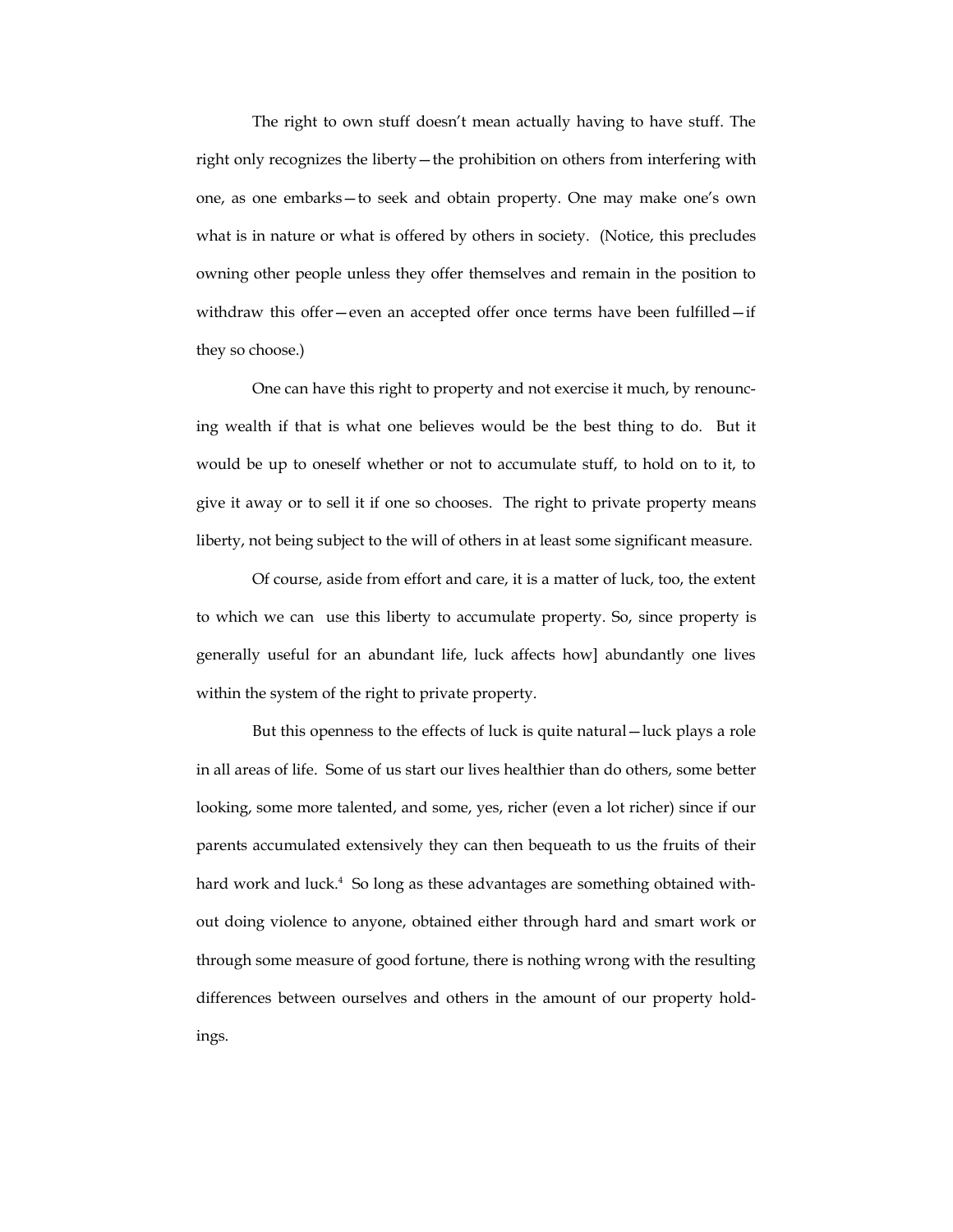It is in part because we have the right to do as we choose with what we possess at the start of our lives that we can make a good deal out of our development of our lives: of our talents and skills, in the management of our assets such as good looks, health or fortunate circumstances. And some manage to build on their initial endowments, others lose a good measure of them, and yet others oscillate back and forth from wealth to poverty and back again throughout their lives.

Because human beings are not all identical to start with, and, especially, because they make all kinds of different choices—some better, some worse than others'—the idea of equality of conditions, even of opportunities is a myth and to try to attain it is a major threat to our liberty. There is, however, an area of life where full equality is quite right for us, namely, in the moral respect owed to our basic rights and, in a legal order, to protection owed to our rights. That is what "equality under the law" signifies, not getting some identical measure of goodies from some government which would, in any case, be impossible. Government, so as to make us all equally wealthy or happy or such would have to be very unequally powerful, in order to carry off the constant reassignment of wealth and [effects of] talent and other assets. This then would defeat the purpose of equalization from the very start and make the task hopeless.

Equality in the legal protection of our rights is a little like the rules of most games—they apply to all the players or racers fully and equally, but no one actually starts out with identical chances of winning the game, nor carries on with the same success in the course of the game. So the end result is hardly ever equal for all. Still, all the contestants need to play or race by the same rules in order for each to have a decent chance to success.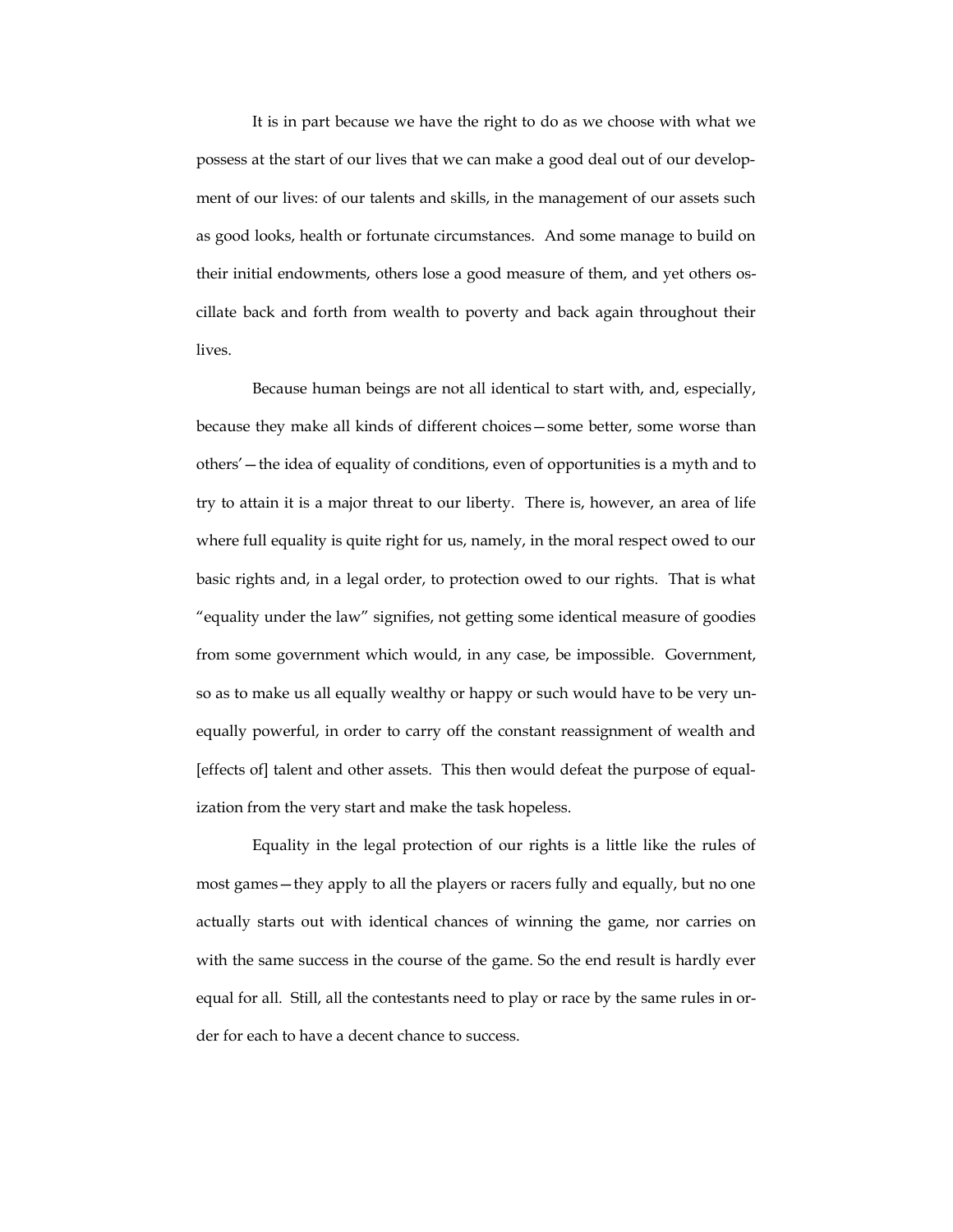The principle of the right to private property shows equality in the legal protection of our rights to be, the only desirable and sensible form of, human equality. Out of it's implementation in a society, as the sole mode of enforced equality can arise a very diverse community, domestic and international. Just think of how many different ways of life, religious worship, and productive enterprises can emerge from it!

A society where it is implemented would also be the most peaceful and prosperous one ever devised by the political imagination of human beings. Sadly, however many would rather take over ruling us than accept the diversity that comes from such self-rule. Sadly, because often, these alternative, diversity destroying societies, wealth is acquired through conquest and confiscation, and even when it is gained through hard work and good fortune, many resent it and would use violence to take it.

However, when properly understood, the principle of private property, and its implied principle of equality in the protection of rights can be seen as the source of most of the great things that social life offers us. "Good fences make good neighbors," as Robert Frost's poem *Mending Wall* says, and good fences demarcate property lines. It is too bad we often fail to heed this adage and instead yield to the temptation to tear down fences, tear down claims to personal property, or refuse to erect them. When people act that way they foster thereby violence, war and mayhem all over the globe.

With the case for the principle of private property having been sketched, let us now consider what may lie behind Locke's decision to offer a proviso. Why should the right not be treated as the United States of America's Declaration of Independence characterizes our basic rights, namely, as unalienable?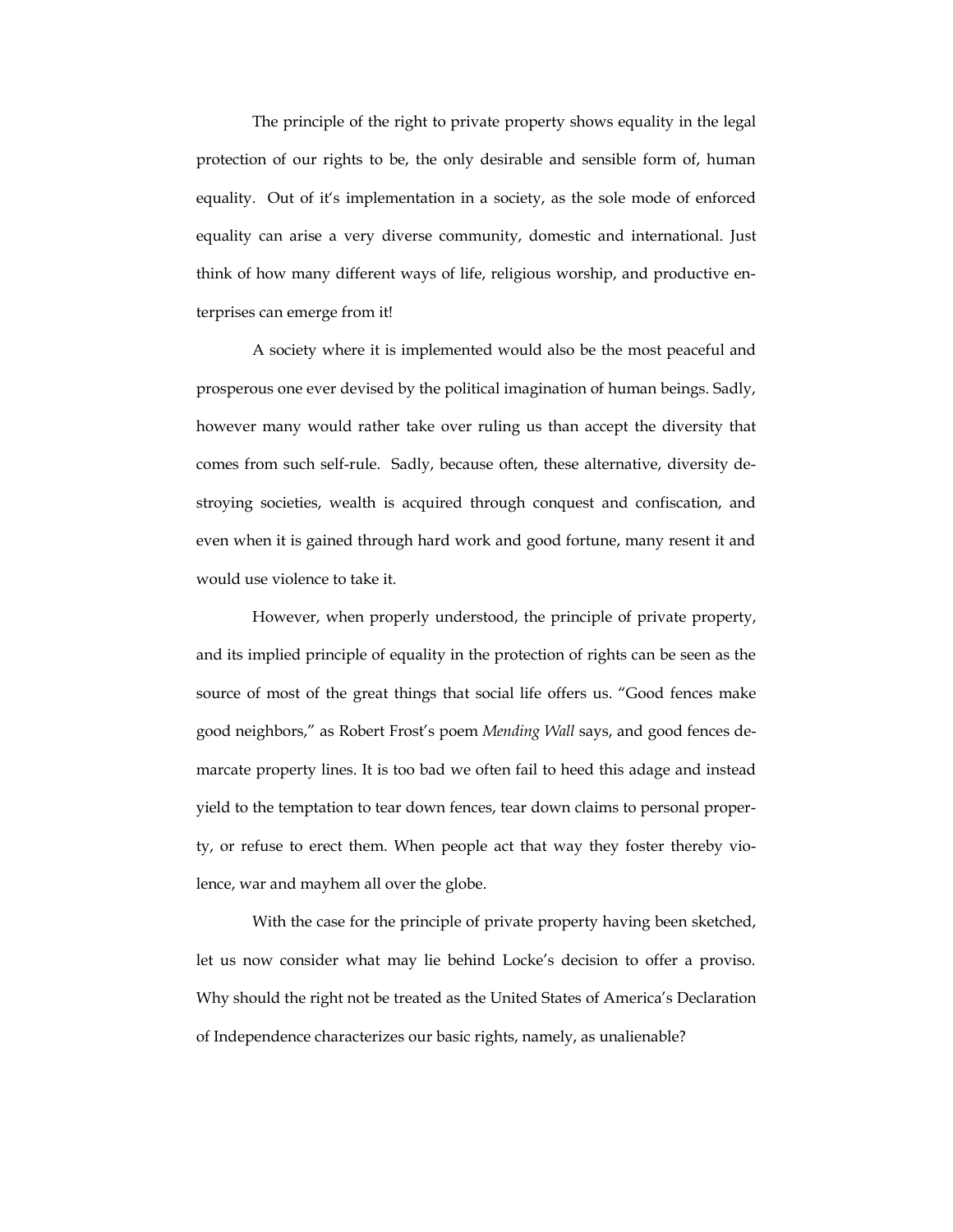I believe this is explained by Locke's invocation of God as the true owner of the world and all its goods. For Locke the right to private property is a utilitarian device to be used for purposes of dealing with the rivalry that would arise without some sort of initial rationing system. But such a system does not necessarily distribute the goods in an ethical way—some folks may be left without "enough and as good" as others and by the laws of Christian love and charity, this would be intolerable.

Without invoking the idea of God in the establishment of private property rights, however, this element of Christian ethics would not be required. An atheist could well omit a concern for such fair treatment by God and all that would be left is the practice of the virtue of generosity whenever extraordinary or emergency needs arise for some who lack property. That is the modern libertarian understanding but not Locke's.

Similarly, when it comes to giving of oneself, in the Lockean-Christian framework it is arguable that one owes others services, services which are part of one's life. This may even be something one is obligated, by just law theory, to provide. Modern libertarianism, however, sees no such enforceable obligation of justice. Again, the generous or charitable deeds that one ought to perform for others are exercises of benevolence, not of justice, and may not be coerced—involuntary servitude is banned—and only voluntary giving is ethically required, not, however, legally mandated.

So, there's no justification for a Lockean proviso within a system of justice, either when it comes to the distribution of goods (estate), or to the provision of services (persons)<sup>5</sup>.

## *Endnotes:*